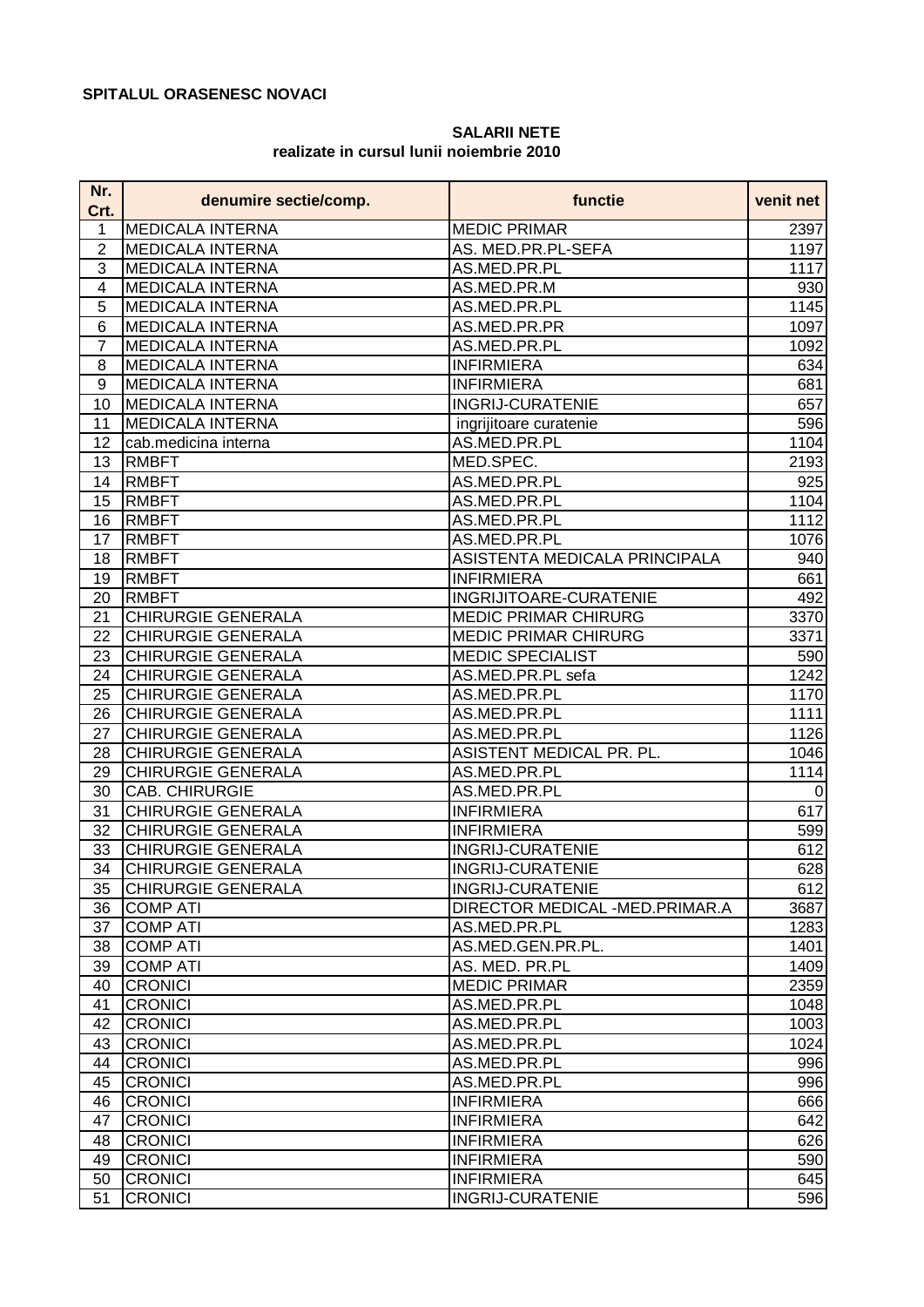| Nr.<br>Crt. | denumire sectie/comp.     | functie                           | venit net |
|-------------|---------------------------|-----------------------------------|-----------|
| 52          | <b>OBSTR. GINECOLOGIE</b> | <b>MEDIC SPECIALIST OG</b>        | 2496      |
| 53          | <b>OBSTR. GINECOLOGIE</b> | <b>MEDIC SPECIALIST OG</b>        | 1560      |
| 54          | <b>OBSTR. GINECOLOGIE</b> | AS.MED.PR.PL.                     | 1141      |
| 55          | <b>OBSTR. GINECOLOGIE</b> | AS.MED.PR.PL                      | 1260      |
| 56          | <b>OBSTR. GINECOLOGIE</b> | <b>ASISTENT MEDICAL</b>           | 942       |
| 57          | OBSTR. GINECOLOGIE        | <b>ASISTENT MEDICAL</b>           | 883       |
| 58          | OBSTR. GINECOLOGIE        | <b>ASISTENTA MEDICALA</b>         | 731       |
| 59          | CAB.GINECOLOGIE           | ASIST.MED.PL                      | 923       |
| 60          | OBSTR. GINECOLOGIE        | <b>INFIRMIERA</b>                 | 661       |
| 61          | OBSTR. GINECOLOGIE        | <b>INFIRMIERA</b>                 | 661       |
| 62          | OBSTR. GINECOLOGIE        | INGRIJITOARE-CURATENIE            | 613       |
| 63          | OBSTR. GINECOLOGIE        | <b>INGRIJ-CURATENIE</b>           | 582       |
| 64          | <b>PEDIATRIE</b>          | MED.PRIM.                         | 2772      |
| 65          | <b>PEDIATRIE</b>          | <b>MEDIC PRIMAR</b>               | 2360      |
| 66          | PEDIATRIE                 | AS.MED.PR.PL.sefa sectie          | 1216      |
| 67          | PEDIATRIE                 | AS.MED.PR.PL                      | 1131      |
| 68          | <b>PEDIATRIE</b>          | AS.MED.PR.PL                      | 1120      |
| 69          | PEDIATRIE                 | AS.MED.PR.PL                      | 1111      |
| 70          | PEDIATRIE                 | AS.MED.PR.PL                      | 1077      |
| 71          | <b>CAB. PEDIATRIE</b>     | <b>ASISTENT MEDICAL</b>           | 806       |
| 72          | PEDIATRIE                 | <b>INGRIJ-CURATENIE</b>           | 642       |
| 73          | PEDIATRIE                 | <b>INFIRMIERA</b>                 | 579       |
| 74          | PEDIATRIE                 | <b>INFIRMIERA</b>                 | 678       |
| 75          | PEDIATRIE                 | <b>INGRIJ-CURATENIE</b>           | 599       |
| 76          | LAB. ANALIZE MED          | <b>MEDIC SPEC</b>                 | 630       |
| 77          | <b>LAB. ANALIZE MED</b>   | <b>CHIMIST.PR</b>                 | 1306      |
| 78          | <b>LAB. ANALIZE MED</b>   | AS.MED.PR.PL                      | 1001      |
| 79          | <b>LAB. ANALIZE MED</b>   | AS.MED.PR.PL                      | 952       |
| 80          | <b>LAB. ANALIZE MED</b>   | AS.MED.PR.PL                      | 975       |
| 81          | <b>LAB. ANALIZE MED</b>   | AS.MED.PR.PL                      | 1028      |
| 82          | <b>RADIOLOGIE</b>         | <b>MEDIC PRIMAR RADIOLOGIE</b>    | 759       |
| 83          | <b>RADIOLOGIE</b>         | AS.MED.PR.PL                      | 925       |
| 84          | <b>CPU</b>                | medic                             | 2018      |
| 85          | CPU                       | AS.MED.PR.PL                      | 1087      |
| 86          | <b>CPU</b>                | AS.MED.PR.PL                      | 1051      |
| 87          | <b>CPU</b>                | AS.MED.PR.PL.                     | 953       |
| 88          | <b>CPU</b>                | AS.MED.PR.PL                      | 1085      |
| 89          | <b>CPU</b>                | <b>ASISTENT MEDICAL PRINCIPAL</b> | 1025      |
| 90          | <b>CPU</b>                | ASISTENT MED. DEB.                | 259       |
| 91          | <b>CPU</b>                | ASISTENT MED DEB.                 | 259       |
| 92          | STATISTICA                | STATISTICIAN.MED.PR               |           |
| 93          | <b>STERILIZARE</b>        | ASISITENT MEDICAL PR PL           | 1039      |
| 94          | <b>STERILIZARE</b>        | AS.MED.PR.PL                      | 1072      |
| 95          | <b>STERILIZARE</b>        | AS.MED.PR.PL                      | 1072      |
| 96          | <b>BLOC ALIMENTAR</b>     | AS.MED.PR.PL                      | 963       |
| 97          | <b>BLOC ALIMENTAR</b>     | AS.MED.PR.PL                      | 924       |
| 98          | <b>BLOC ALIMENTAR</b>     | <b>BUCATAR munc.III</b>           | 761       |
| 99          | <b>BLOC ALIMENTAR</b>     | <b>MUNCITOR III</b>               | 761       |
|             | 100 BLOC ALIMENTAR        | <b>MUNCITOR III</b>               | 682       |
| 101         | <b>BLOC ALIMENTAR</b>     | <b>MUNCITOR III</b>               | 741       |
|             | 102 SPALATORIE            | SPALATOREASA-GEST                 | 586       |
|             | 103 SPALATORIE            | <b>SPALATOREASA</b>               | 570       |
|             | 104 SPALATORIE            | <b>SPALATOREASA</b>               | 554       |
|             | 105 CONTABILITATE         | <b>MANAGER</b>                    | 2901      |
|             | 106 CONTABILITATE         | DIR.FINANC.CONTAB                 | 2540      |
| 107         | <b>CONTABILITATE</b>      | <b>ECONOMIST II</b>               | 1086      |